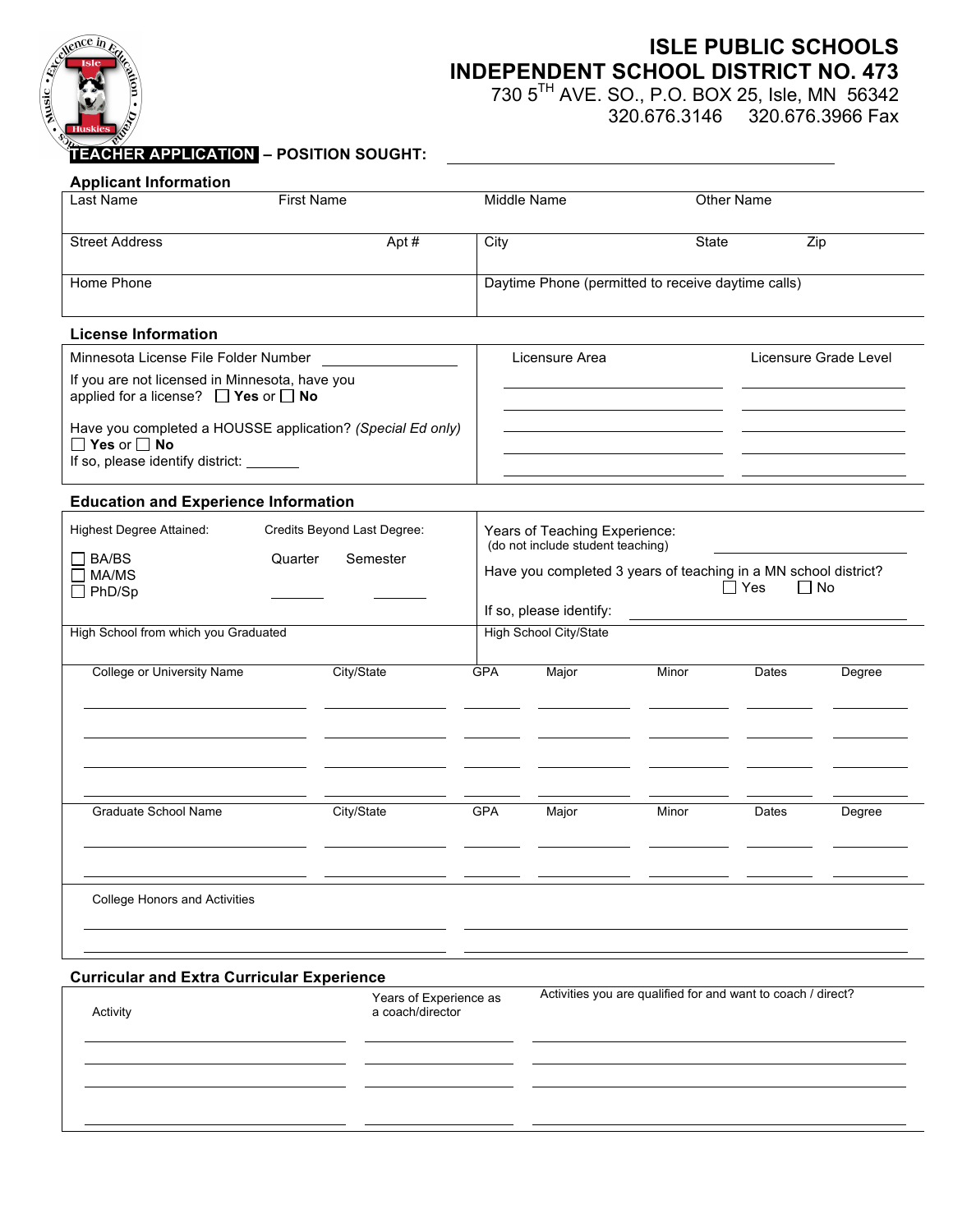# **List Licenses and Certifications that you hold (copies of licenses must be attached with application)**

**Professional Development Experience:**

### **EMPLOYMENT HISTORY - List most recent employer first. Include post high school only.**

Are you presently employed?  $\Box$  Yes  $\Box$  No

| <b>Employer Name</b> |       |     | <b>Start Date</b>                         | End Date |                 |
|----------------------|-------|-----|-------------------------------------------|----------|-----------------|
| Address              |       |     | Position Held or Subject and Grade Taught |          | Salary / Wage   |
| City                 | State | Zip | Immediate Supervisor                      | Phone #  | Hrs/Week or FTE |

| <b>Employer Name</b> |       |     | <b>Start Date</b>                         | End Date |                 |
|----------------------|-------|-----|-------------------------------------------|----------|-----------------|
| Address              |       |     | Position Held or Subject and Grade Taught |          | Salary / Wage   |
| City                 | State | Zip | Immediate Supervisor                      | Phone #  | Hrs/Week or FTE |

| <b>Employer Name</b> |       |     | <b>Start Date</b>                         | End Date |                 |
|----------------------|-------|-----|-------------------------------------------|----------|-----------------|
| Address              |       |     | Position Held or Subject and Grade Taught |          | Salary / Wage   |
| City                 | State | Zip | Immediate Supervisor                      | Phone #  | Hrs/Week or FTE |

| <b>Employer Name</b> |       |     | <b>Start Date</b>    | End Date                                  |                 |
|----------------------|-------|-----|----------------------|-------------------------------------------|-----------------|
| Address              |       |     |                      | Position Held or Subject and Grade Taught | Salary / Wage   |
| City                 | State | Zip | Immediate Supervisor | Phone #                                   | Hrs/Week or FTE |

### **REFERENCES - List names of those who have closely observed your work as a student or teacher**

| Name    |       |     | Title        |
|---------|-------|-----|--------------|
| Address |       |     | Home Phone   |
| City    | State | Zip | Office Phone |

| <b>Name</b> |       |     | Title        |
|-------------|-------|-----|--------------|
|             |       |     |              |
| Address     |       |     | Home Phone   |
|             |       |     |              |
| City        | State | Zip | Office Phone |
|             |       |     |              |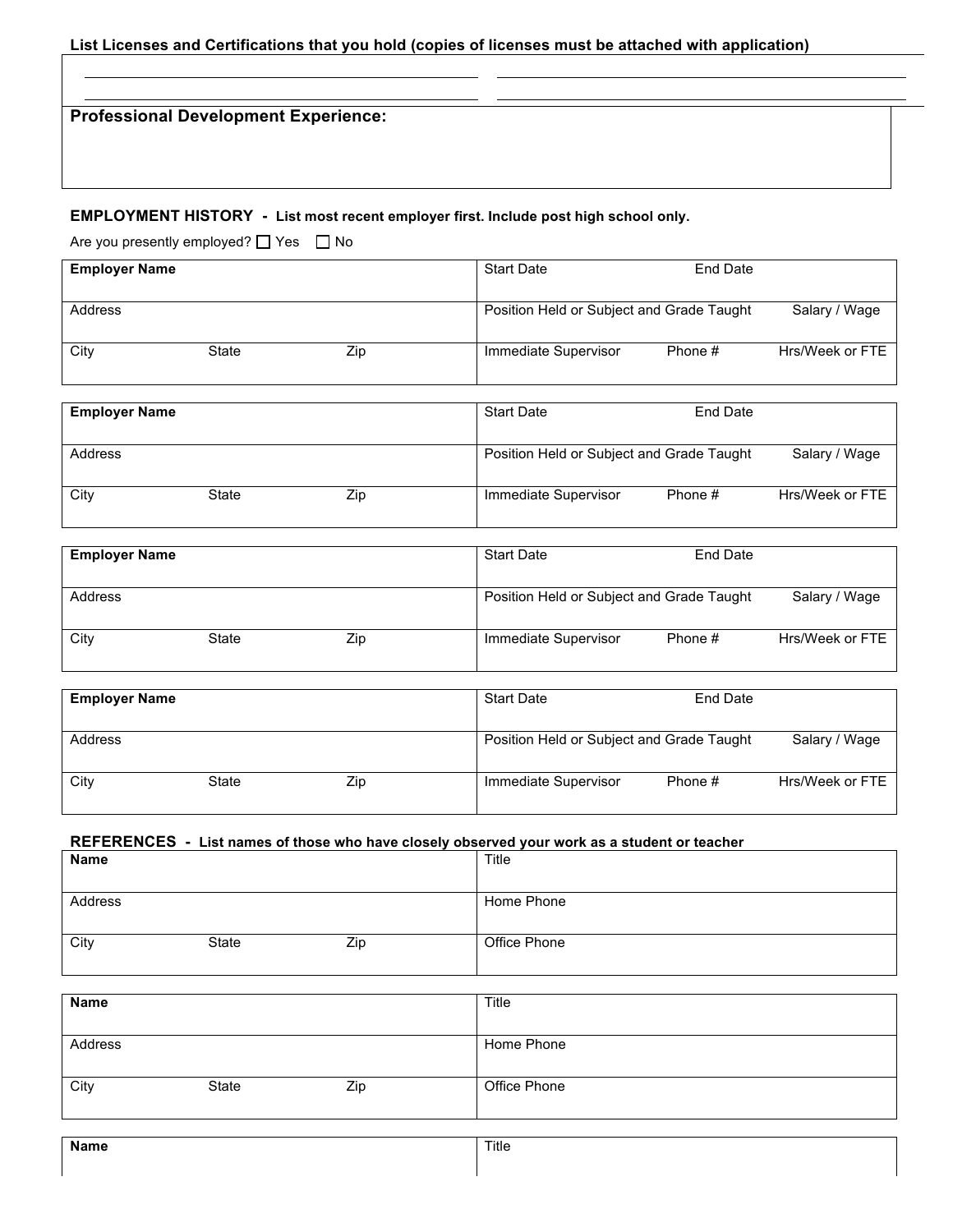| City | State | Zip | Office Phone |
|------|-------|-----|--------------|
|      |       |     |              |

#### **BACKGROUND CHECK**

 $\mathbf{I}$ 

*A thorough background check will be conducted as required by law*

| Have you ever been convicted of a felony, pleaded no contest or received probation?<br>If yes, date and location of conviction      | ∃ Yes                 | No        |
|-------------------------------------------------------------------------------------------------------------------------------------|-----------------------|-----------|
| If yes, state the nature of the offense, date of the conviction and location of the court:                                          |                       |           |
| Have you ever been disciplined, discharged, or asked to resign from a prior position?<br>If yes, describe the circumstance:         | Yes                   | □ No      |
| Date and location of incident:                                                                                                      |                       |           |
| Have you been the subject of an investigation by a previous employer?<br>If yes, describe the circumstance:                         | Yes                   | No        |
| Date and location of incident:                                                                                                      |                       |           |
| Have you ever been charged with sexual abuse or harassment of another person?<br>If yes, describe the circumstance:                 | $\exists$ Yes         | No        |
| Date and location of incident:                                                                                                      |                       |           |
| Have you ever been convicted of a crime other than a minor traffic offense?<br>If yes, describe the incident:                       | $\Box$ Yes            | No<br>l 1 |
| Have you ever had a professional license or certificate suspended or revoked in any state?<br>If so, date and location of incident: | $\exists$ Yes         | $\Box$ No |
| Have you ever voluntarily surrendered, even temporarily, a professional license?<br>If so, describe and state date of surrender:    | $\Box$ Yes            | $\Box$ No |
| Have you ever pled guilty to any offense?<br>If yes, describe the circumstance:                                                     | $\Box$ Yes            | l No      |
| Date and location of incident:                                                                                                      |                       |           |
| Are you legally eligible for employment in the United States?                                                                       | $\Box$ Yes            | $\Box$ No |
| Are any criminal charges or proceedings pending against you?<br>If yes, explain:                                                    | Yes<br>$\blacksquare$ | l No      |
| Are you a US Citizen?                                                                                                               | $\Box$ Yes            | l No      |

All applicants need to show a US passport, a Certificate of US Citizenship, Certificate of Naturalization, an unexpired foreign passport with attached Employment Authorization, an Alien Registration Card with photograph, a US Military ID, or a state-issued driver's license and original Social Security Card or birth certificate issued by the state, county or municipal authority bearing a seal or other certification or an unexpired INS Employment Authorization form. We will need to verify that we see the original document.

#### **CONSENT SIGNATURE TO THE FOLLOWING:**

I hereby affirm that the information provided on this application is true and complete to the best of my knowledge.

I further affirm my knowledge and agreement that falsified information or significant omission either on the application or during an interview may disqualify me from further employment consideration or may constitute statutory grounds for immediate discharge.

#### **CONSENT TO REQUEST INFORMATION**

I hereby authorize Isle Public Schools to contact any or all previous employers, references, or other sources of data listed in this application or derived there from as it deems reasonable necessary to arrive at an employment decision. Said data sources are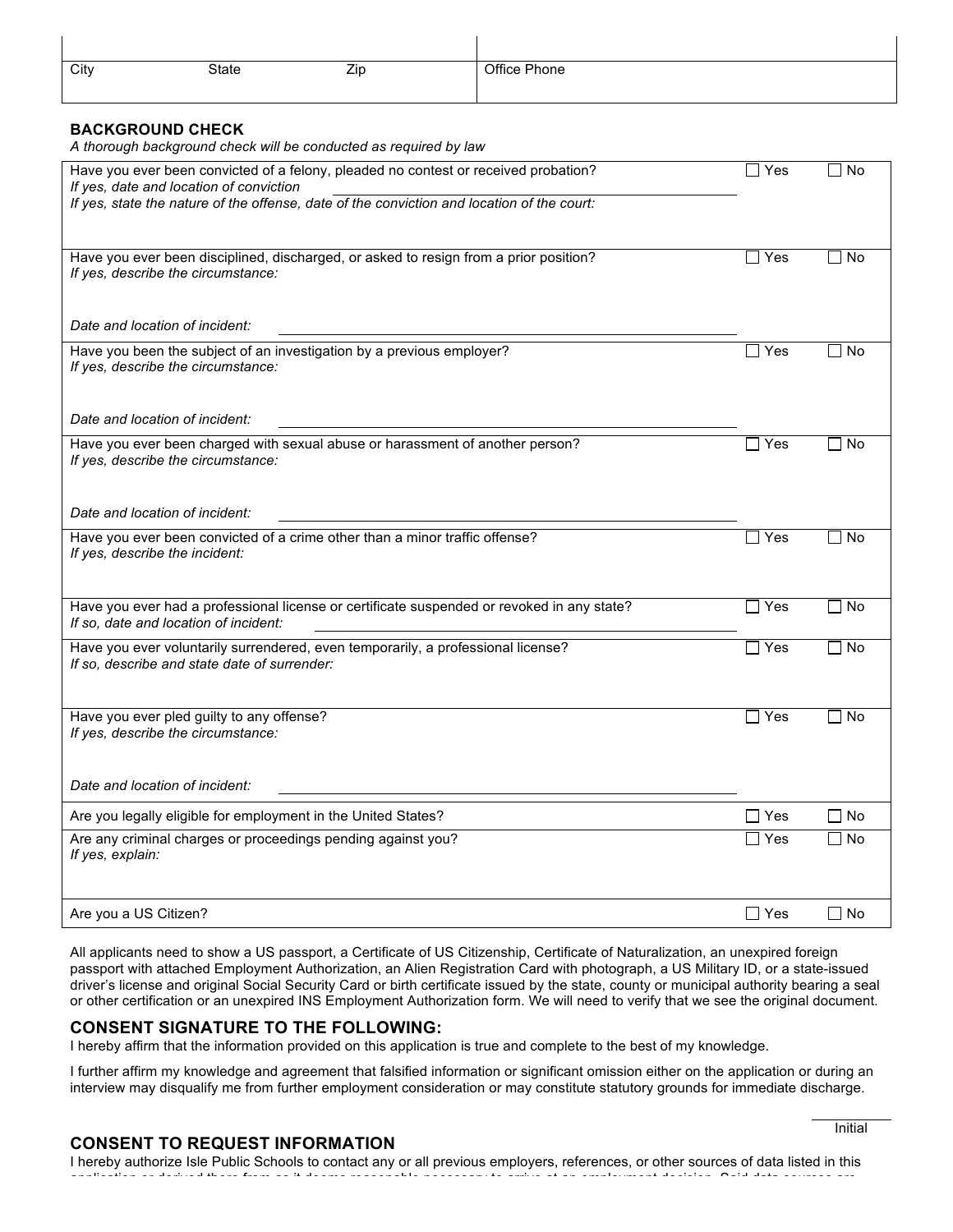authorized to release and provide to Isle Public Schools any and all requested data which the Isle Schools deems reasonably necessary to arrive at the decision regarding employment.

Initial